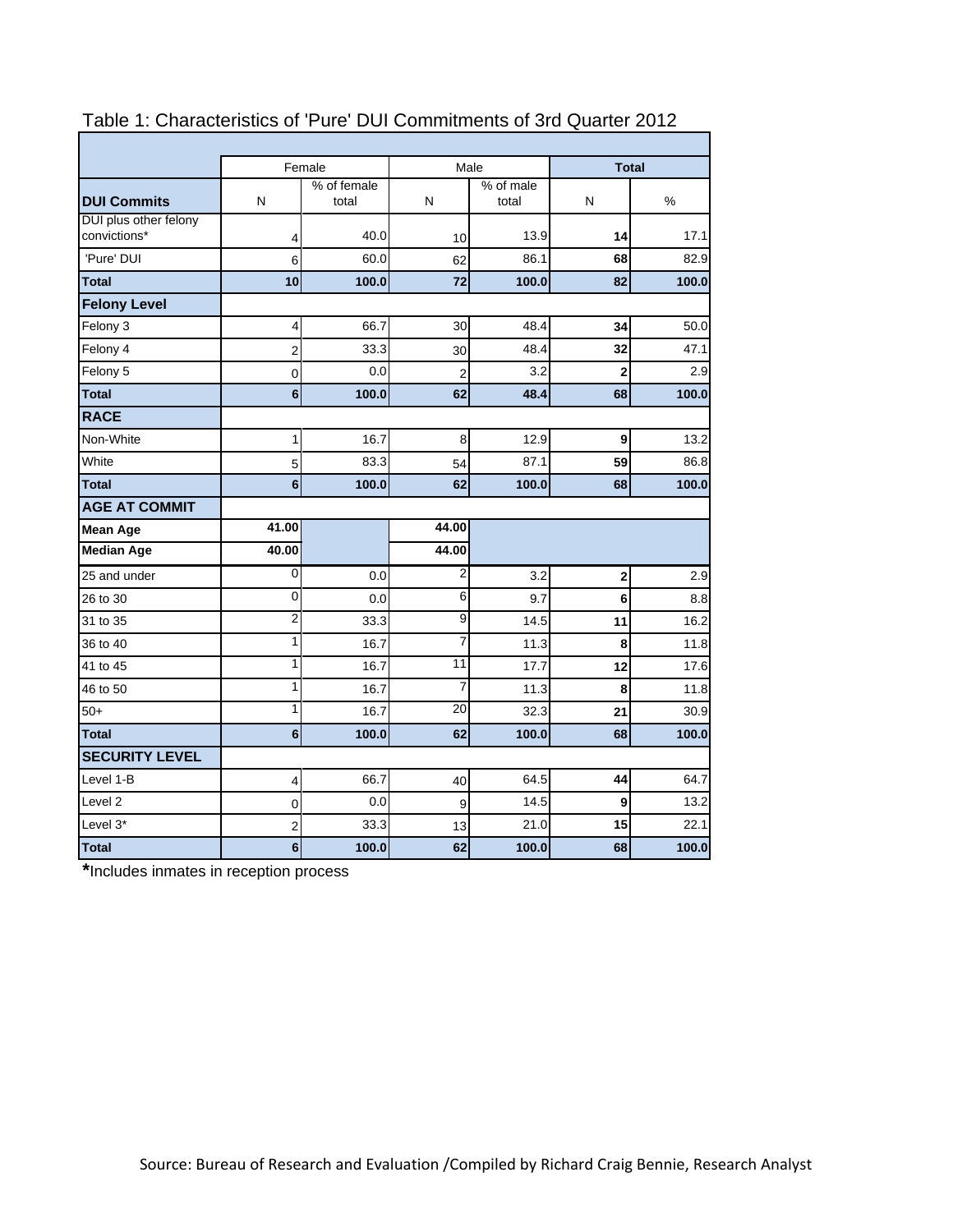|                               |                 | Female |                | Male      | <b>Total</b>            |       |  |
|-------------------------------|-----------------|--------|----------------|-----------|-------------------------|-------|--|
| 'Pure' DUIs by County of      | % of female     |        |                | % of male |                         |       |  |
| <b>Commitment</b>             | $\mathsf{N}$    | total  | N              | total     | N                       | %     |  |
| <b>BUTLER</b>                 | $\Omega$        | 0.0    | 4              | 6.5       | 4                       | 5.9   |  |
| <b>CLERMONT</b>               | 0               | 0.0    | $\mathbf{1}$   | 1.6       | 1                       | 1.5   |  |
| <b>CUYAHOGA</b>               | 0               | 0.0    | 5              | 8.1       | 5                       | 7.4   |  |
| <b>FRANKLIN</b>               | $\mathbf{0}$    | 0.0    | 1              | 1.6       | 1                       | 1.5   |  |
| <b>HAMILTON</b>               | 0               | 0.0    | $\overline{2}$ | 3.2       | $\overline{2}$          | 2.9   |  |
| <b>LAKE</b>                   | 2               | 33.3   | 1              | 1.6       | 3                       | 4.4   |  |
| LORAIN                        | $\overline{0}$  | 0.0    | 3              | 4.8       | 3                       | 4.4   |  |
| <b>PORTAGE</b>                | 0               | 0.0    | 0              | 0.0       | 0                       | 0.0   |  |
| <b>STARK</b>                  | $\overline{0}$  | 0.0    | 3              | 4.8       | $\overline{\mathbf{3}}$ | 4.4   |  |
| <b>SUMMIT</b>                 | $\mathbf{0}$    | 0.0    | 6              | 9.7       | 6                       | 8.8   |  |
| <b>WARREN</b>                 | 1               | 16.7   | 2              | 3.2       | 3                       | 4.4   |  |
| <b>ALL OTHERS</b>             | 3               | 50.0   | 34             | 54.8      | 37                      | 54.4  |  |
| Total                         | 6 <sup>1</sup>  | 100.0  | 62             | 100.0     | 68                      | 100.0 |  |
| 'Pure' DUIs by Current        |                 |        |                |           |                         |       |  |
| <b>Status</b>                 |                 |        |                |           |                         |       |  |
| New Admission from Court      | $\overline{2}$  | 33.3   | 21             | 33.9      | 23                      | 33.8  |  |
| Admin, Transfer               | 1               | 16.7   | 37             | 59.7      | 38                      | 55.9  |  |
| Returned AWL                  | 0               | 0.0    | 1              | 1.6       | 1                       | 1.5   |  |
| New Admission-Comm Cntrl Viol | $\overline{2}$  | 33.3   | $\Omega$       | 0.0       | $\mathbf 2$             | 2.9   |  |
| Discharged by Cout Order      | $\mathbf{0}$    | 0.0    | 1              | 1.6       | 1                       | 1.5   |  |
| Expiration of Stated Term (no | 1               |        | $\overline{2}$ |           |                         |       |  |
| PRC)                          |                 | 16.7   |                | 3.2       | 3                       | 4.4   |  |
| Total                         | $6\overline{6}$ | 100.0  | 62             | 100.0     | 68                      | 100.0 |  |

# Table 2: Characteristics of 'Pure' DUI Commitments of 3rd Quarter 2012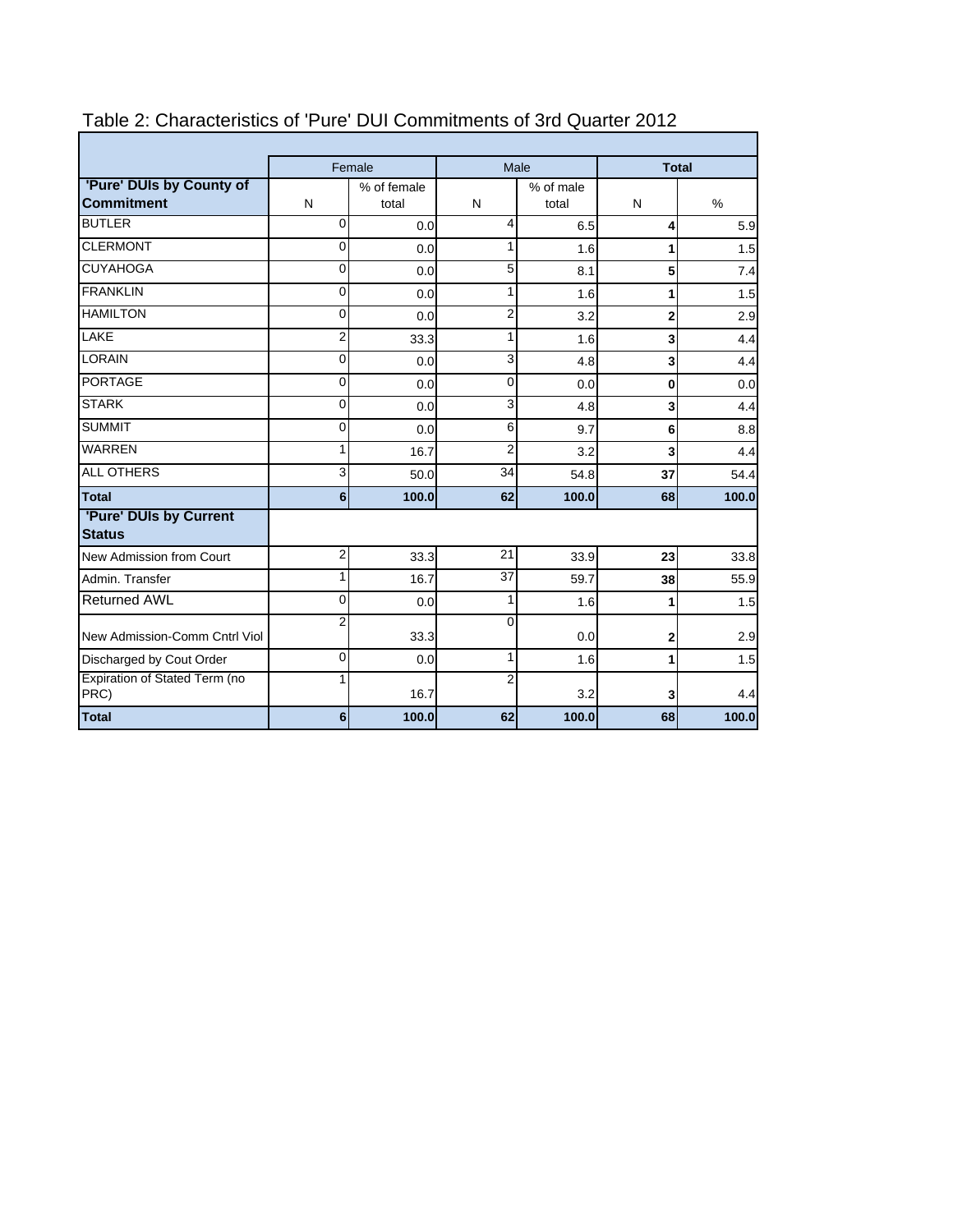| 'Pure' DUIs by Sentence In                                  |                |        |                |       |                |       |  |
|-------------------------------------------------------------|----------------|--------|----------------|-------|----------------|-------|--|
| <b>Months</b>                                               |                | Female |                | Male  | <b>Total</b>   |       |  |
| <b>Mean Sentence</b>                                        | 20.00          |        | 27.00          |       |                |       |  |
| <b>Median Sentence</b>                                      | 21.00          |        | 24.00          |       |                |       |  |
| 1 TO 3                                                      | 1              | 16.7   | 1              | 1.6   | $\mathbf{2}$   | 2.9   |  |
| 4 TO 6                                                      | 0              | 0.0    | 1              | 1.6   |                | 1.5   |  |
| 7 TO 11                                                     | 0              | 0.0    | 3              | 4.8   | 3              | 4.4   |  |
| 12                                                          | 1              | 16.7   | 10             | 16.1  | 11             | 16.2  |  |
| 13 TO 17                                                    | $\mathbf 0$    | 0.0    | $\overline{2}$ | 3.2   | $\overline{2}$ | 2.9   |  |
| 18                                                          | 1              | 16.7   | 4              | 6.5   | 5              | 7.4   |  |
| 19 TO 24                                                    | 1              | 16.7   | 14             | 22.6  | 15             | 22.1  |  |
| 25 TO 30                                                    | 1              | 16.7   | 4              | 6.5   | 5              | 7.4   |  |
| 36                                                          | 1              | 16.7   | 9              | 14.5  | 10             | 14.7  |  |
| 37 TO 47                                                    | 0              | 0.0    | 2              | 3.2   | $\mathbf{2}$   | 2.9   |  |
| 48 TO 59                                                    | 0              | 0.0    | 8              | 12.9  | 8              | 11.8  |  |
| $60+$                                                       | 0              | 0.0    | 4              | 6.5   | 4              | 5.9   |  |
| <b>Total</b>                                                | 6 <sup>1</sup> | 100.0  | 62             | 100.0 | 68             | 100.0 |  |
| <b>PRIOR INCARCERATIONS</b><br>(includes all offense types) |                |        |                |       |                |       |  |
| None                                                        | 4              | 66.7   | 29             | 46.8  | 33             | 48.5  |  |
| One                                                         | $\overline{2}$ | 33.3   | 20             | 32.3  | 22             | 32.4  |  |
| Two                                                         | $\mathbf{0}$   | 0.0    | 6              | 9.7   | 6              | 8.8   |  |
| Three or more                                               | 0              | 0.0    | $\overline{7}$ | 11.3  | $\overline{7}$ | 10.3  |  |
| <b>Total</b>                                                | 6              | 100.0  | 62             | 100.0 | 68             | 100.0 |  |

# Table 3: Characteristics of 'Pure' DUI Commitments of 3rd Quarter 2012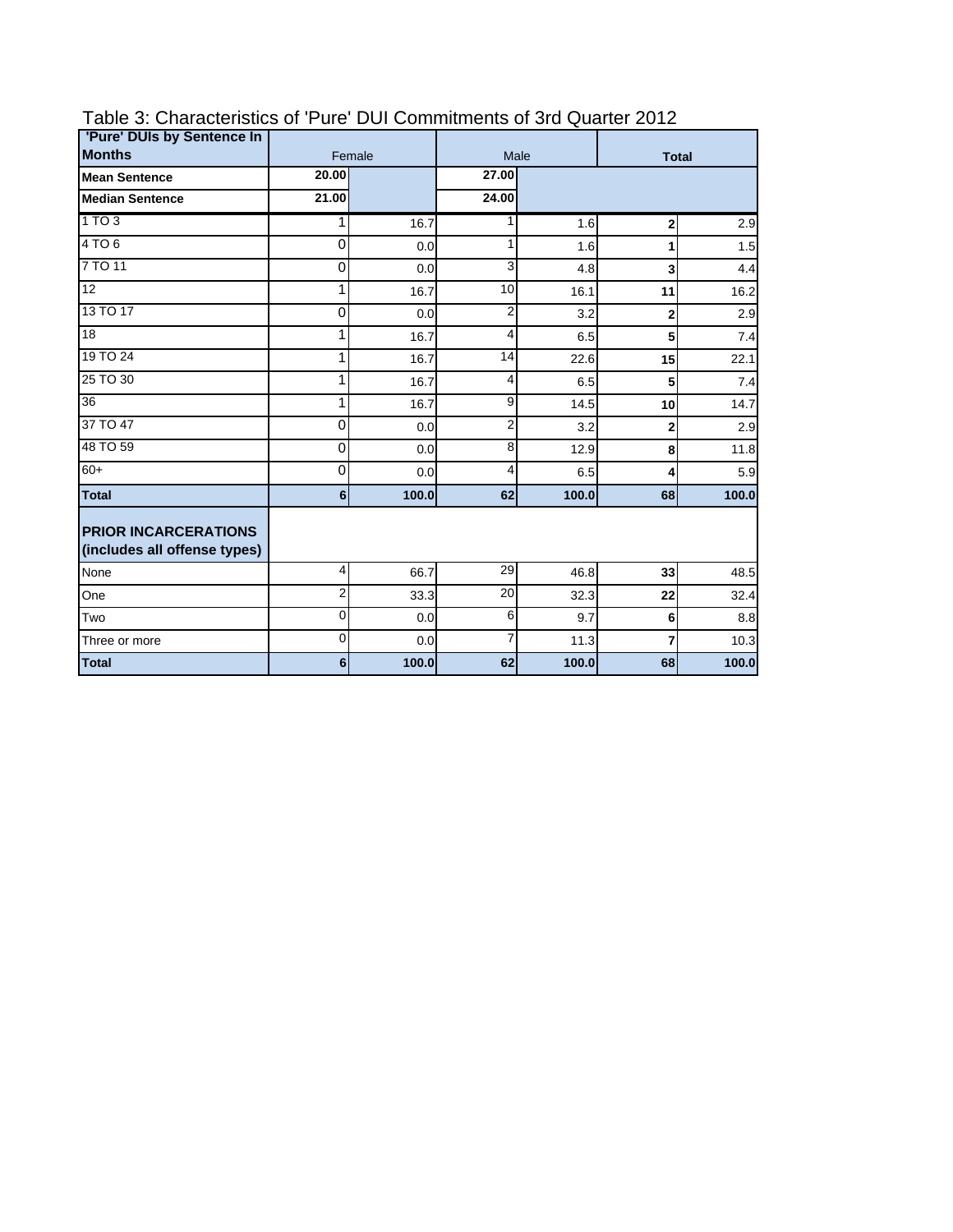| <b>'Pure' DUIs Currently</b><br><b>Incarcerated by Parent</b> |   |        |                |       |              |       |  |
|---------------------------------------------------------------|---|--------|----------------|-------|--------------|-------|--|
| Institution*                                                  |   | Female |                | Male  | <b>Total</b> |       |  |
| <b>MCI</b>                                                    | 0 | 0.0    |                | 1.6   |              | 1.5   |  |
| <b>MANCI</b>                                                  | 0 | 0.0    | 3              | 4.8   | 3            | 4.4   |  |
| <b>ORW</b>                                                    | 6 | 100.0  | 0              | 0.0   | 6            | 8.8   |  |
| SCI                                                           | 0 | 0.0    | $\overline{4}$ | 6.5   | 4            | 5.9   |  |
| PCI                                                           | 0 | 0.0    | 8              | 12.9  | 8            | 11.8  |  |
| <b>MACI</b>                                                   | 0 | 0.0    | 5              | 8.1   | 5            | 7.4   |  |
| <b>CRC</b>                                                    | 0 | 0.0    | 9              | 14.5  | 9            | 13.2  |  |
| <b>LORCI</b>                                                  | 0 | 0.0    | 14             | 22.6  | 14           | 20.6  |  |
| <b>BECI</b>                                                   | 0 | 0.0    | 4              | 6.5   | 4            | 5.9   |  |
| <b>NCCI</b>                                                   | 0 | 0.0    | 7              | 11.3  | 7            | 10.3  |  |
| <b>RICI</b>                                                   | 0 | 0.0    | 6              | 9.7   | 6            | 8.8   |  |
| <b>NCI</b>                                                    | 0 | 0.0    |                | 1.6   |              | 1.5   |  |
| <b>Total</b>                                                  | 6 | 100.0  | 62             | 100.0 | 68           | 100.0 |  |

# Table 4: Characteristics of 'Pure' DUI Commitments of 3rd Quarter 2012

\*Includes inmates out to court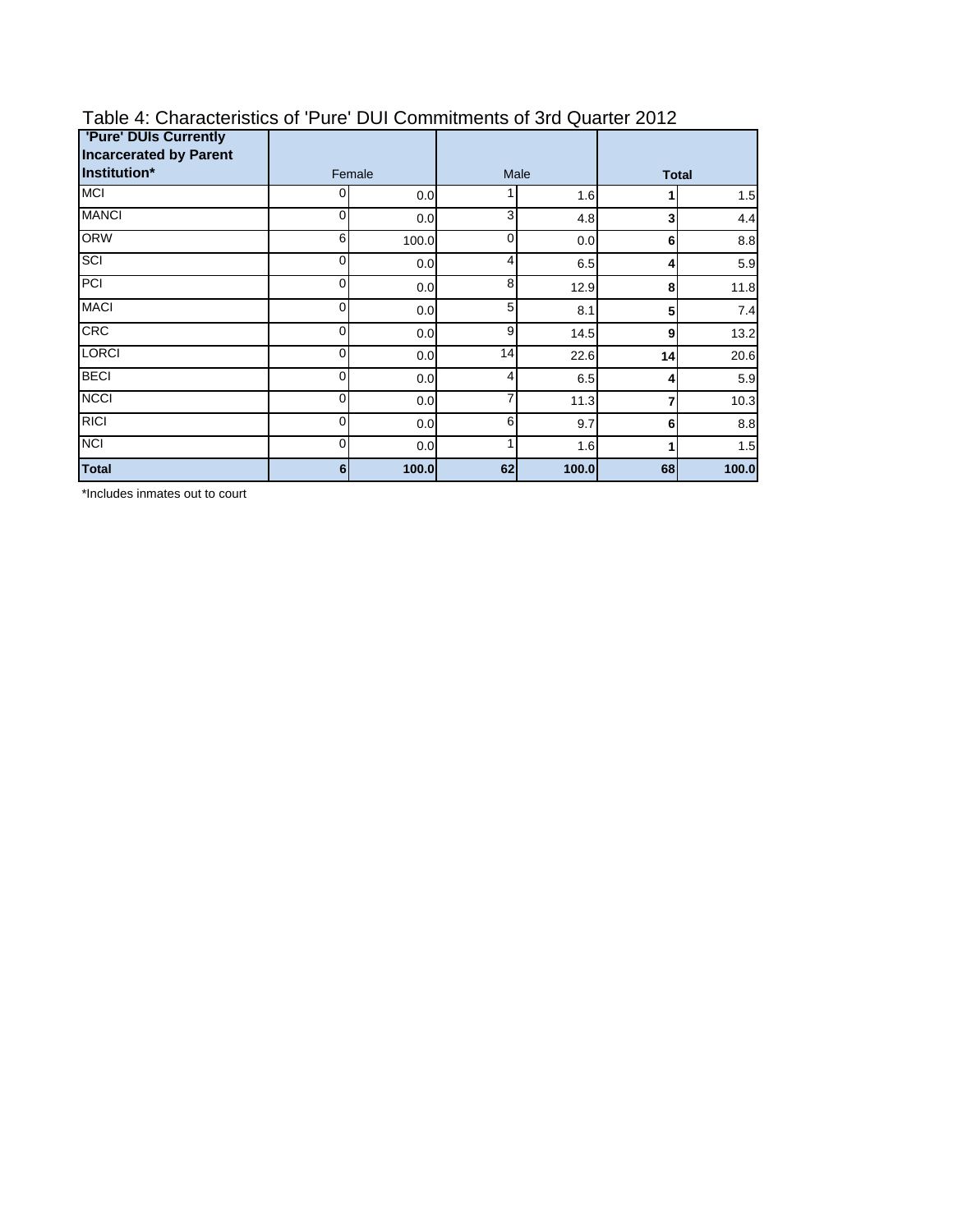|                                                              | <b>STATUS TYPE OF 'PURE' DUI OFFENDERS</b> |               |                 |               |                        |               |                       |      |                                         |               |                           |               |                |
|--------------------------------------------------------------|--------------------------------------------|---------------|-----------------|---------------|------------------------|---------------|-----------------------|------|-----------------------------------------|---------------|---------------------------|---------------|----------------|
| <b>SELECTED VARIABLES</b>                                    | <b>New</b><br>Admission<br>from Court      |               | Admin, Transfer |               | Returned<br><b>AWL</b> |               | Admission-<br>CC Viol |      | Discharge by Stated Term<br>Court Order |               | Expiration of<br>(No PRC) |               |                |
| <b>RACE</b>                                                  | $\mathbf N$                                | %             | N               | %             | N.                     | $\frac{9}{6}$ | $\overline{N}$        | %    | N.                                      | $\frac{0}{0}$ | N.                        | $\frac{9}{6}$ | <b>Total</b>   |
| White                                                        | $\overline{21}$                            | 35.6          | 32              | 54.2          | $\mathbf{1}$           | 1.7           | $\overline{c}$        | 3.4  | $\mathbf{1}$                            | 1.7           | $\overline{2}$            | 3.4           | 59             |
| Non-White                                                    | 2                                          | 22.2          | 6               | 66.7          | $\mathbf 0$            | 0.0           | $\mathbf{O}$          | 0.0  | 0                                       | 0.0           | 1                         | 11.1          | 9              |
| <b>TOTAL</b>                                                 | 23                                         | 33.8          | 38              | 55.9          | 1                      | 1.5           | 2                     | 2.9  | 1                                       | 1.5           | 3                         | 4.4           | 68             |
| <b>GENDER</b>                                                | $\mathbf N$                                | %             | N               | %             | $\mathsf{N}$           | $\frac{9}{6}$ |                       |      |                                         |               |                           |               |                |
| Female                                                       | 2                                          | 33.3          | 1               | 16.7          | $\mathbf 0$            | 0.0           | 2                     | 33.3 | $\Omega$                                | 0.0           | 1                         | 16.7          | 6              |
| Male                                                         | 21                                         | 33.9          | 37              | 59.7          | 1                      | 1.6           | $\overline{0}$        | 0.0  | $\mathbf{1}$                            | 1.6           | 2                         | 3.2           | 62             |
| <b>TOTAL</b>                                                 | 23                                         | 33.8          | 38              | 55.9          | $\mathbf 1$            | 1.5           | $\mathbf{2}$          | 2.9  | 1                                       | 1.5           | 3                         | 4.4           | 68             |
| <b>COMMIT COUNTY</b>                                         | $\mathbf N$                                | %             | N               | %             | N.                     | %             |                       |      |                                         |               |                           |               |                |
| Major Urban*                                                 | 11                                         | 52.4          | 8               | 38.1          | $\mathbf 0$            | 0.0           | $\overline{0}$        | 0.0  | $\mathbf{1}$                            | 4.8           | $\mathbf{1}$              | 4.8           | 21             |
| All Others                                                   | 12                                         | 25.5          | 30              | 63.8          | 1                      | 2.1           | $\overline{2}$        | 4.3  | $\mathbf{0}$                            | 0.0           | $\overline{2}$            | 4.3           | 47             |
| <b>TOTAL</b>                                                 | 23                                         | 33.8          | 38              | 55.9          | 1                      | 1.5           | $\overline{2}$        | 2.9  | 1                                       | 1.5           | 3                         | 4.4           | 68             |
| <b>PRIORS INCARCERATIONS</b><br>(includes all offense types) | $\overline{N}$                             | $\frac{9}{6}$ | $\overline{N}$  | $\frac{9}{6}$ | N                      | $\frac{9}{6}$ |                       |      |                                         |               |                           |               |                |
| None                                                         | 9                                          | 27.3          | 21              | 63.6          | 1                      | 3.0           | $\overline{a}$        | 4.3  | $\overline{0}$                          | 0.0           | $\mathbf 0$               | 0.0           | 33             |
| One                                                          |                                            | 31.8          | 12              | 54.5          | $\mathbf 0$            | 0.0           | $\mathbf 0$           | 0.0  | $\Omega$                                | 0.0           | 3                         | 13.6          | 22             |
| Two                                                          | Δ                                          | 66.7          | 2               | 33.3          | $\mathbf 0$            | 0.0           | $\mathbf{O}$          | 0.0  | 0                                       | 0.0           | $\mathbf 0$               | 0.0           | 6              |
| Three or More                                                | 3                                          | 42.9          | 3               | 42.9          | $\mathbf 0$            | 0.0           | $\overline{0}$        | 0.0  | $\mathbf{1}$                            | 14.3          | $\mathbf 0$               | 0.0           | $\overline{7}$ |
| <b>TOTAL</b>                                                 | 23                                         | 33.8          | 38              | 55.9          | 1                      | 1.5           | 2                     | 2.9  | 1                                       | 1.5           | 3                         | 4.4           | 68             |
| <b>AGE</b>                                                   |                                            |               |                 |               |                        |               |                       |      |                                         |               |                           |               |                |
| Mean                                                         | 45.00                                      |               | 44.00           |               | 31.00                  |               | 45.00                 |      | 45.00                                   |               | 32.00                     |               |                |
| Median                                                       | 46.00                                      |               | 43.00           |               | 31.00                  |               | 45.00                 |      | 45.00                                   |               | 33.00                     |               |                |
| <b>SENTENCE IN MONTHS</b>                                    |                                            |               |                 |               |                        |               |                       |      |                                         |               |                           |               |                |
| Mean                                                         | 25.00                                      |               | 30.00           |               | 16.00                  |               | 19.00                 |      | 12.00                                   |               | 3.00                      |               |                |
| Median                                                       | 24.00                                      |               | 24.00           |               | 16.00                  |               | 19.00                 |      | 12.00                                   |               | 2.00                      |               |                |

### Table 5: Selected Variables by Status Type of 'Pure' DUI Offenders of 3rd Quarter 2012

\*Cuyahoga, Franklin, Hamilton, Lucas, Montgomery, Stark and Summit